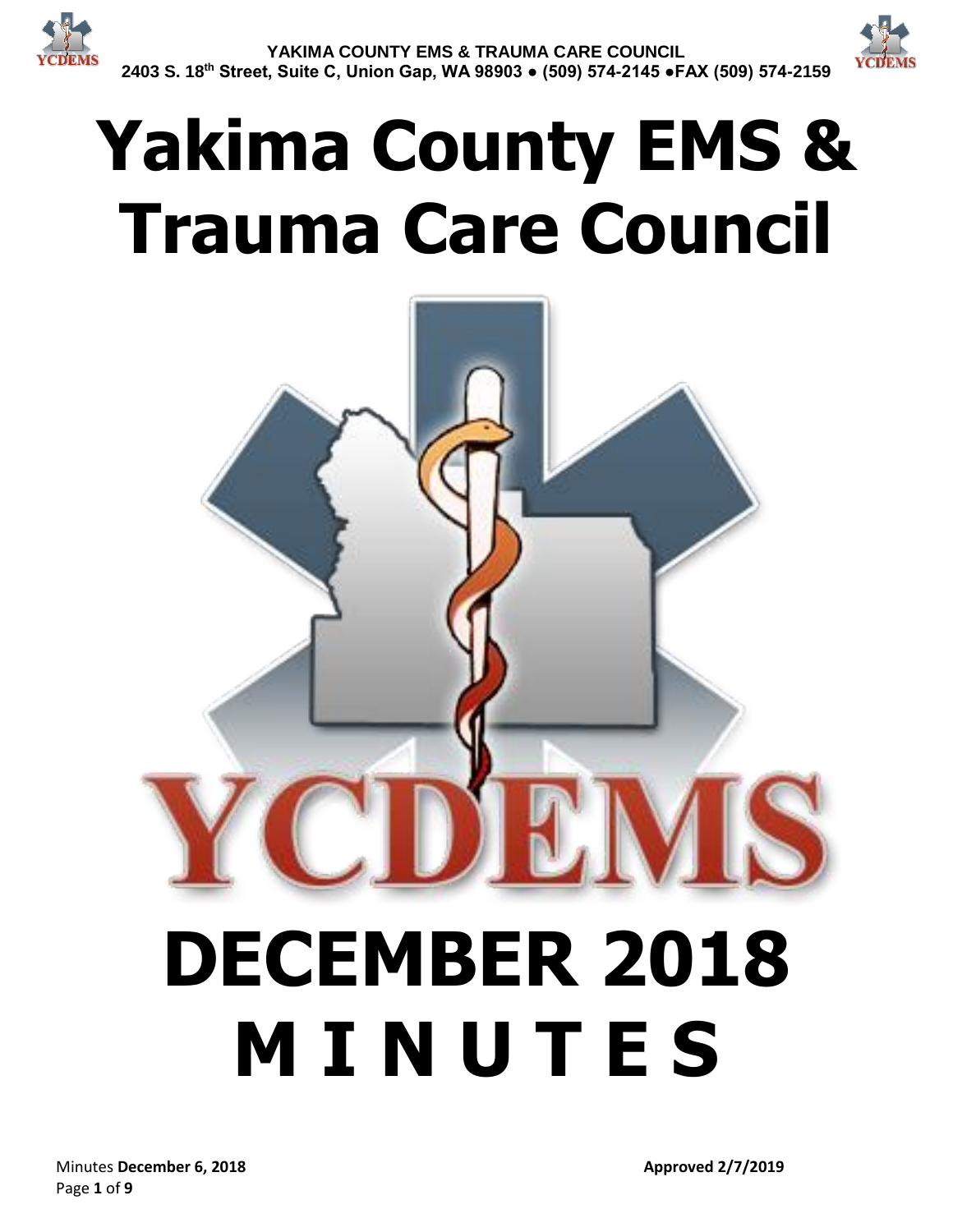



#### **Yakima County EMS & Trauma Care Council Attendance Record for January– December 2018**

| <b>Agency/Department</b>                                                   | Representative                                       | <b>Alternate</b>                                                      |                    | Feb |             | <b>April</b> |              | <b>June</b> |             | Aug |                    | <b>Oct</b>   |             | <b>Dec</b> |  |
|----------------------------------------------------------------------------|------------------------------------------------------|-----------------------------------------------------------------------|--------------------|-----|-------------|--------------|--------------|-------------|-------------|-----|--------------------|--------------|-------------|------------|--|
|                                                                            |                                                      |                                                                       | R                  | A   | R.          | $\mathbf{A}$ | $\mathbf R$  | A           | R           | A   | R                  | A            | R           | A          |  |
| Consumer                                                                   | Loren Belton,<br><b>YVCOG</b>                        | Open                                                                  |                    |     |             |              |              |             |             |     |                    |              |             |            |  |
| <b>Medical Control</b>                                                     | Ben Maltz MPD                                        | Designee                                                              |                    |     |             |              |              |             |             |     |                    |              |             |            |  |
| Elected Official (Fire<br>Commissioner/Mayor/City<br>Council Member)       | Ken Eakin, Fire<br>Commissioner,<br><b>WVFD</b>      | Kay Funk, City of<br>Yakima Council                                   | $\pmb{\mathsf{X}}$ | X   | X           | X            | X            | X           |             |     | X                  | X            | X           | X          |  |
| Law Enforcement                                                            | Open                                                 | Open                                                                  |                    |     |             |              |              |             |             |     |                    |              |             |            |  |
| Yakima County Training<br>Officer's Association                            | Jim Johnston, West<br>Valley FD                      | Open                                                                  |                    |     | X           |              |              |             |             |     |                    |              | X           |            |  |
| Yakima County 9-1-1                                                        | Brad Coughenour,<br>SunCom 911                       | Stacey Garcia,<br>SunCom 911                                          | $\mathsf{x}$       |     |             |              | X            |             |             |     | Χ                  | X            |             | X          |  |
| Yakima County Department<br>of Emergency Medical<br><b>Services</b>        | Tony Miller,<br>Manager                              | Wendy Moudy,<br>Training<br>Coordinator,<br>Treasurer                 | X                  | X   | X           | X            |              | X           |             |     | Χ                  | X            |             | X          |  |
|                                                                            | Diane Koch,<br>Secretary                             | None                                                                  | X                  |     | X           |              | X            |             |             |     | X                  |              | X           |            |  |
| <b>UPPER VALLEY REPRESENTATIVES</b>                                        |                                                      |                                                                       |                    |     |             |              |              |             |             |     |                    |              |             |            |  |
| <b>Agency/Department</b>                                                   | <b>Representative</b>                                | <b>Alternate</b>                                                      |                    | Feb |             | <b>April</b> |              | <b>June</b> |             | Aug |                    | <b>Oct</b>   |             | <b>Dec</b> |  |
|                                                                            |                                                      |                                                                       | R                  | A   | $\mathbf R$ | A            | $\mathsf{R}$ | A           | R           | A   | $\mathbf R$        | A            | $\mathbf R$ | A          |  |
| <b>Fire Service</b>                                                        | Ken Frazier, Gleed<br><b>FD</b>                      | Gary Hanna,<br>Selah FD                                               | $\mathsf{X}$       |     |             |              | X            | X           |             |     | X                  | X            | X           | X          |  |
| Hospital (Nursing<br>Administration)                                       | Tammy Pettis,<br>Virginia Mason<br>Memorial          | Laurie Robinson,<br>Astria Regional<br>Medical Center,<br>Chair-Elect | $\pmb{\mathsf{X}}$ | X   | X           |              | X            |             |             |     | X                  |              | X           | X          |  |
| Ambulance Service<br>(alternate each year<br>between ambulance<br>services | Brian Ireton, ALS                                    | Dave Lynde,<br>AMR, Chair                                             | Χ                  | X   | X           | X            | X            | X           |             |     | X                  | X            | X           | X          |  |
|                                                                            |                                                      | <b>LOWER VALLEY REPRESENTATIVES</b>                                   |                    |     |             |              |              |             |             |     |                    |              |             |            |  |
| <b>Agency/Department</b>                                                   | Representative                                       | <b>Alternate</b>                                                      |                    | Feb |             | <b>April</b> |              | <b>June</b> |             | Aug |                    | <b>Oct</b>   |             | <b>Dec</b> |  |
|                                                                            |                                                      |                                                                       | R.                 | A   | $\mathbf R$ | A            | $\mathbf R$  | A           | $\mathbf R$ | A   | $\pmb{\mathsf{R}}$ | $\mathbf{A}$ | $\mathbf R$ | A          |  |
| <b>Fire Service</b>                                                        | Joel Byam, FD #5                                     | Tim Smith,<br>Toppenish FD                                            |                    |     |             |              |              |             |             |     | X                  | X            | X           | X          |  |
| Hospital (Nursing<br>Administration)                                       | Open Astria<br>Toppenish Hospital                    | Open Astria<br>Sunnyside<br>Hospital                                  |                    |     |             |              |              |             |             |     |                    |              |             |            |  |
| Ambulance Service                                                          | Aaron Markham,<br>YFD (formerly<br>SSFD), Past-Chair | Open,<br><b>WSA</b>                                                   | X                  |     |             |              |              |             |             |     | X                  |              | X           |            |  |
| <b>EX-OFFICIO MEMBERS</b>                                                  |                                                      |                                                                       |                    |     |             |              |              |             |             |     |                    |              |             |            |  |
| <b>Agency/Department</b>                                                   |                                                      | Representative                                                        |                    | Feb |             | <b>April</b> |              | <b>June</b> |             | Aug |                    | Oct          |             | <b>Dec</b> |  |
| South Central Region EMS & Trauma Care Council                             |                                                      | Zita Wiltgen                                                          |                    | X   |             |              |              |             |             |     |                    |              |             |            |  |

#### **It is the responsibility of the representative to contact his/her alternate when he/she is unable to attend the meeting.**

By-Law, Article III

1.1 Each seat will select one representative and one alternate to the Board of Directors. Each seat will be permitted one representative with one vote. Alternates vote in the absence of the regular representative. All members of the Board of Directors shall be selected prior to the annual meeting for the coming year.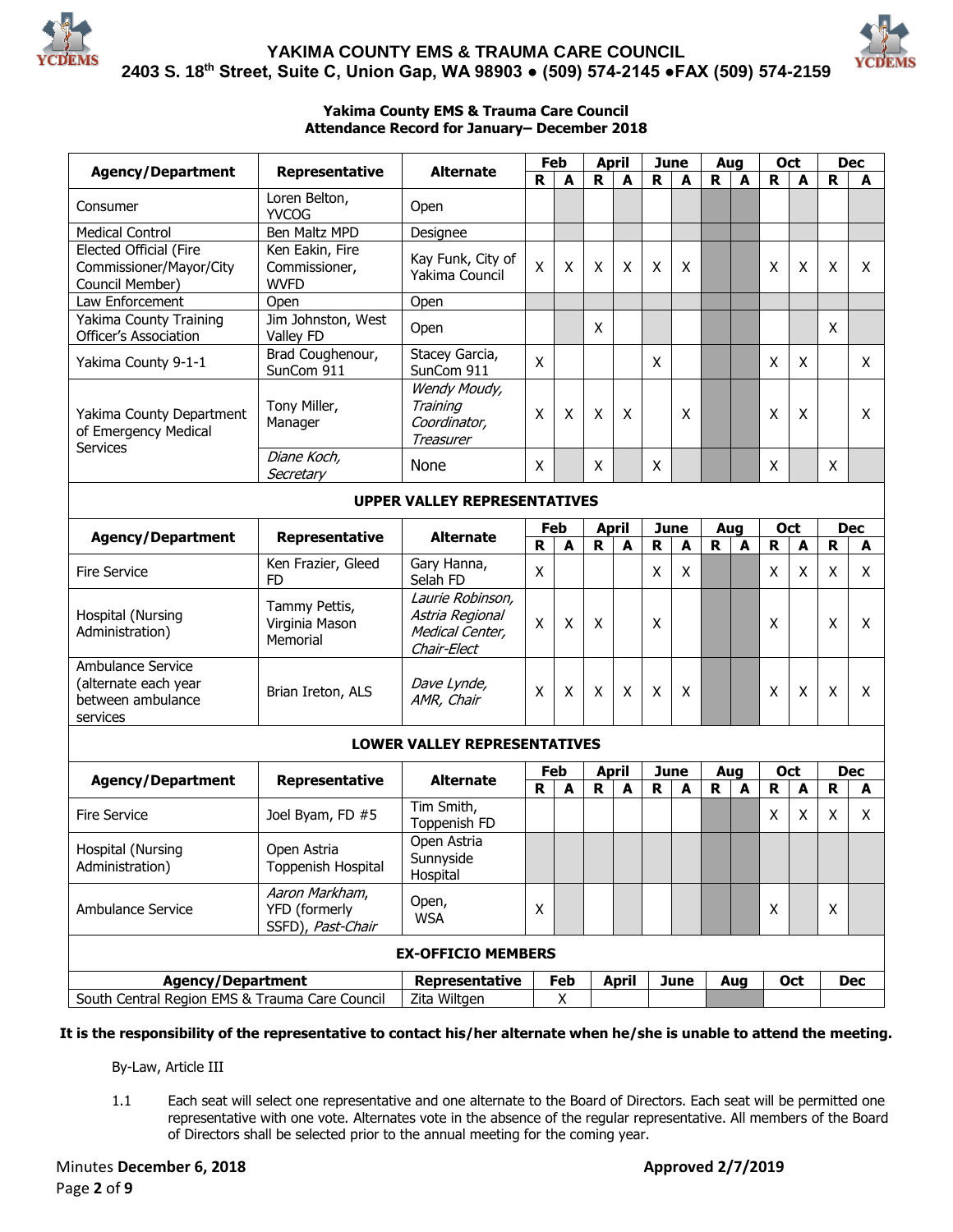



- **1. Roll call** with 15 present. Eight representatives and 7 alternates. Two alternates were voting at this meeting.
- **2. Guests**: Suzy Beck, Airlift Northwest.

# **3. Approval and correction of minutes**

The following corrections were noted for the October minutes: Dave Lynde: Under Correspondence the new ER Director was for Astria Toppenish Hospital only.

Jim Johnston: Under the Department of EMS report, C. West Valley Fire Department will continue to do their own Advanced First Aid course.

Ken Eakin moved to approve the minutes from October 4, 2018, with the above noted corrections. Brian Ireton seconded. Motion passed.

**4. Correspondence** – Dave Lynde **None**.

### **5. Committee Reports**

**Medical Control: Ben Maltz, MD – Wendy Moudy Reporting**

Dr. Maltz is still working on updating the protocols.

# **Regional Council: Dave Lynde**

- A. The Region is continuing to work on Strategic Planning.
- B. The Regional Bylaws have been changed allowing Aero Medical to be on board.
- C. SHB 1358 Reimbursement for CARES Programs
	- Requires the HCA to develop a reimbursement mechanism for CARES (community assistance referral and education) programs established under the 5591 CARES legislation from 2015.
	- The DOH continues to meet with the HCA monthly, they are also holding meetings with Stakeholders. The goal of these meetings is to recognize and understand what EMS is currently doing in these programs and also how to bill for these services. If you would like more information about these meetings contact Catie Holstein at [catie.holstein@doh.wa.gov](mailto:catie.holstein@doh.wa.gov)
- D. DOH is still currently engaged in stakeholder meetings to amend some sections of WAC 246- 976. Meetings are occurring monthly and webinar access is available. A DRAFT of proposed changes for rules section, -290 ground ambulance vehicle standards and -310 communications equipment have been posted on the State website and are open for public comment during our CR101 process. The state would like any EMS person to get online, review and provide comments. You may find this under "Proposed changes for comment" at the following link: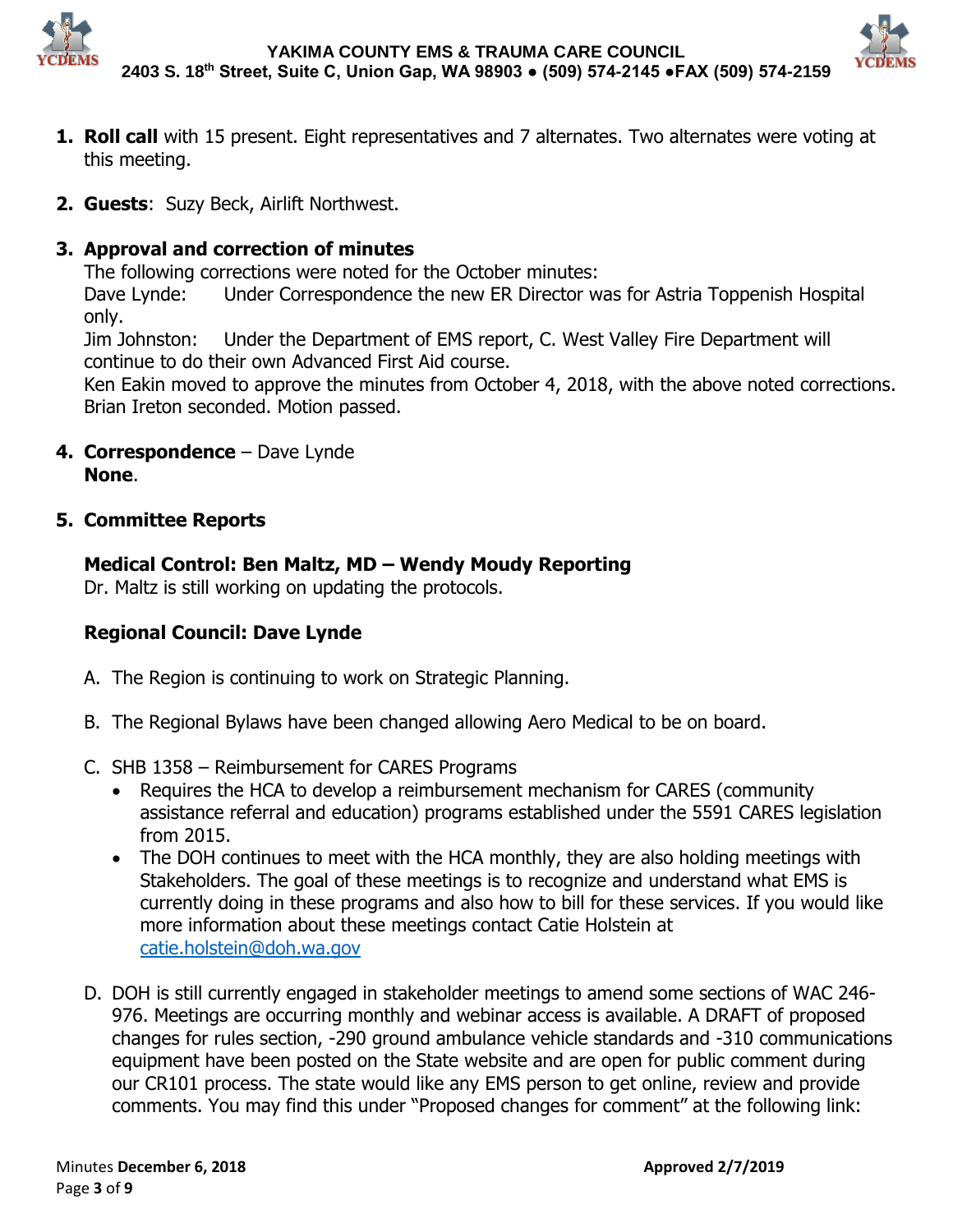



[https://www.doh.wa.gov/ForPublicHealthandHealthcareProviders/EmergencyMedicalServicesE](https://www.doh.wa.gov/ForPublicHealthandHealthcareProviders/EmergencyMedicalServicesEMSSystems/RulesDevelopment) [MSSystems/RulesDevelopment](https://www.doh.wa.gov/ForPublicHealthandHealthcareProviders/EmergencyMedicalServicesEMSSystems/RulesDevelopment)

- E. Education Updates:
	- Voucher applications for initial EMS certification examination at the NREMT are still being accepted. Contact Dawn Felt at: [dawn.felt@doh.wa.gov.](mailto:dawn.felt@doh.wa.gov) Pearson Vue has added 7 more testing sites: Aberdeen, Ellensburg, Mount Vernon, Port Angeles, Tacoma and Trail BC, just north of Colville, WA.
	- Due to changes with NREMT recertification requirements the DOH is in the process of updating the refresher course schedules. The EMT refresher schedule is complete and has been posted to the DOH website, link: [https://www.doh.wa.gov/Portals/1/Documents/Pubs/530217.pdf.](https://www.doh.wa.gov/Portals/1/Documents/Pubs/530217.pdf) AEMT and Paramedic refresher course schedules should be completed by the end of 2018.
	- Skill sheets used in EMR, EMT and AEMT courses have been updated NREMT standards and consolidated into one document. The EMR, EMT and AEMT Practical Evaluation Skill Sheet document is available on the DOH website under provider education, link: <https://www.doh.wa.gov/Portals/1/Documents/Pubs/530150.pdf>
	- The next EMS Education Update Webinar will be held January  $9<sup>th</sup>$  from 11 am 12 pm
- F. WEMSIS update The assessment team have finalized and posted a statewide WEMSIS data completeness and quality report on the DOH EMS Data and Reports webpage. They anticipate on generating this report on a quarterly basis to serve as a tool to track data quality improvement over time. The purpose of this report is to inform data users of WEMSIS data quality and to monitor data quality improvement over time. The information presented should be used to engage data providers and software vendors in discussions to address the systems' data quality needs as identified in the report. County level reports can be made available to appropriate data providers and users upon request. Link:

[https://www.doh.wa.gov/ForPublicHealthandHealthcareProviders/EmergencyMedicalServicesE](https://www.doh.wa.gov/ForPublicHealthandHealthcareProviders/EmergencyMedicalServicesEMSSystems/WEMSISEMSDataRegistry/DataandReports) [MSSystems/WEMSISEMSDataRegistry/DataandReports](https://www.doh.wa.gov/ForPublicHealthandHealthcareProviders/EmergencyMedicalServicesEMSSystems/WEMSISEMSDataRegistry/DataandReports)

G. Rural EMS Assessment Project – The Washington State Office of Rural Health (SORH) in collaboration with our rural Emergency Care Systems and Emergency Medical Services and Trauma Care departments at the Department of Health have selected a state-wide EMS assessment project that will drive both planning and short to long term strategies for implementation. The assessment took selected is the "18 Attributes of a Successful EMS Agency", which was developed by the Wisconsin Office of Rural Health and vetted by a large panel of national experts in rural EMS.

Starting January 2019 Washington State EMS agencies will receive the assessment tool via electronic survey to agency supervisors. The Department of Health is requesting the assessment be completed and returned by March 1, 2019.

- Strengths & Improvement
- Targeted Action plan
- Peer Networks for successful practices and innovations.
- Performance measures over time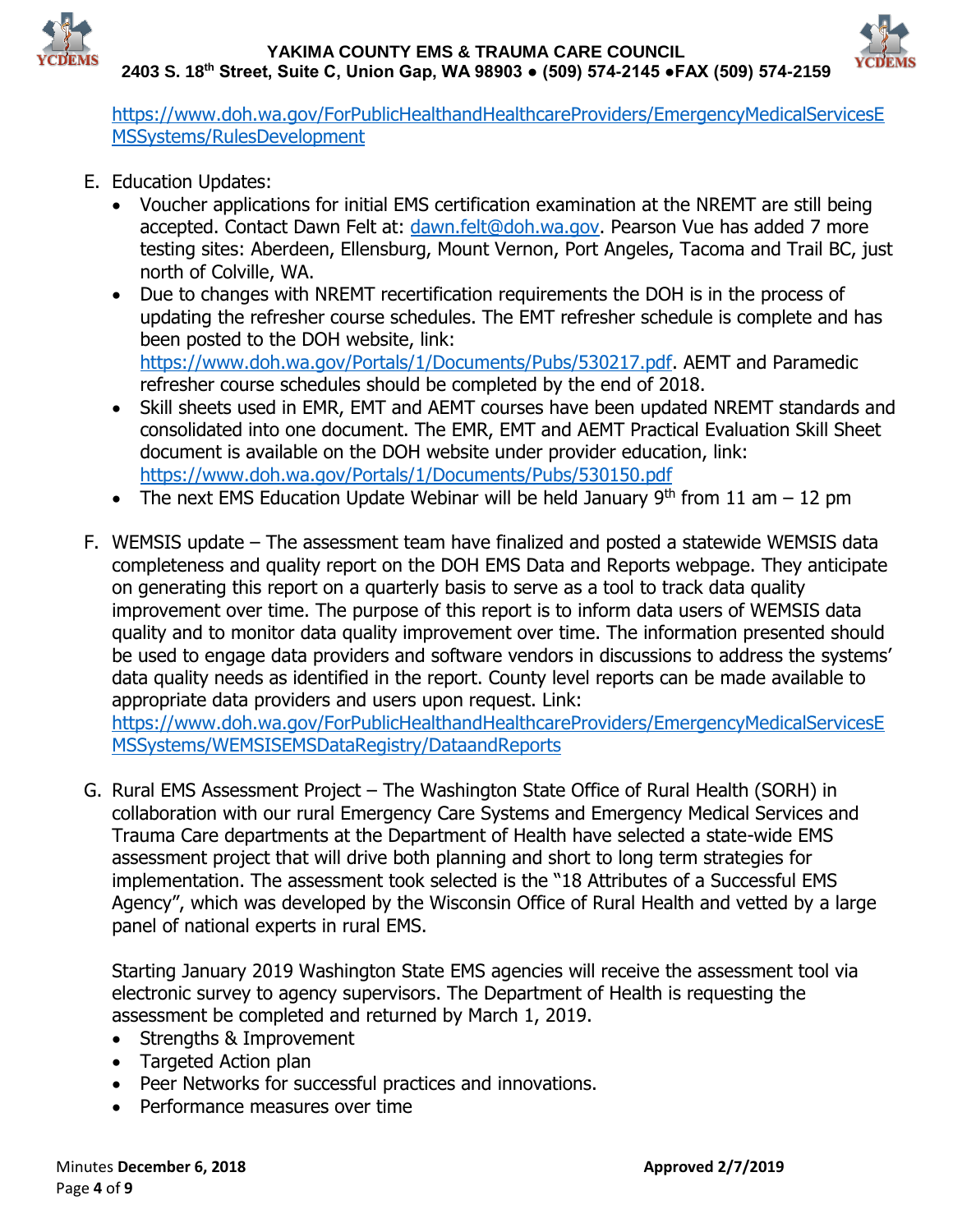



# H. EMS & Trauma Steering Committee

The American College of Surgeons (ACS) was the successful vendor who will be doing a systems assessment for our state trauma system. The ACS has submitted questions to DOH and Eric Dean will be the lead on this. DOH is providing all documentation and will turn the information in to them in January. The team will be made up of surgeons, EMS and hospital representatives. The team will be here the week of April 22<sup>nd</sup>, 2019 and will do interviews with stakeholders, on Monday and Tuesday, April 22<sup>nd</sup> and 23<sup>rd</sup> in Olympia. Stakeholders from the Eastside of the state are requested to be present on Tuesday, April 23rd. ACS will provide a verbal preliminary report at the end of the week of April 26<sup>th</sup>. A "Go to Meeting" will be available. At the May 15<sup>th</sup> Steering Committee, the ACE will remote in for their presentation. Eric Dean from DOH gave a presentation on the trauma care fund spending plan development. The revenue from car sales of \$6.50 per transaction has not been increased since 1997. Dr. Arbabi is going to ask the reviewers, who will be reviewing our state system, how to present the increase to legislation for this fee.

The Secretary of Health appoints Steering Committee Members, it is no longer the Governor. There will be two new Co-Chairs for the Committee. Dr. Tirschwell for stroke and Dr. Buck for cardiac. DOH has received a "flex grant" to do assessment on EMS (all 506) agencies in the state. A survey of 18 questions will be sent out in January and will be reviewed by an outside agency.

- I. Stroke and Cardiac Tac continuing to work on plan. The Stroke Triage Tool time window for EMS stroke patients will be extended out to 24 hours for patients with a LAMS score greater or equal to 4 and those patients will go to a level 1 stroke center for thrombectomy.
- J. Pediatric TAC is reviewing their strategic plan. Also discussing pediatric suicide and burns.
- K. Hospital TAC is in the final steps for approval of WAC 246-976-700. Once the WAC is signed it will go into effect in 40 days. Some language changes have been made to WAC 246-976-420 and 430 by the Attorney General's office in the confidentiality area so that everything is "nondiscoverable" for QI.

# **SunCom 911 – Brad Coughenour – Stacey Garcia**

- A. The Call Taker sent to EMD training in King County passed flying colors. Looking into sending a supervisor over to become a trainer.
- B. Reviewing the MCI plan for expectation in the policy to spin up Med Vac quicker in case of MCI. It will be placed on the agenda as talking point. More to follow.

### **Department of EMS: Wendy Moudy**

- A. We are working on finishing up the 2019 OTEP modules.
- B. We are working with Zita Wiltgen, SC Region and Cheryl Burrows, Kittitas Co EMS on updating the Regional PCPs.
- C. EMT Orientation is on December  $8<sup>th</sup>$ . We have 35 students which makes a robust class.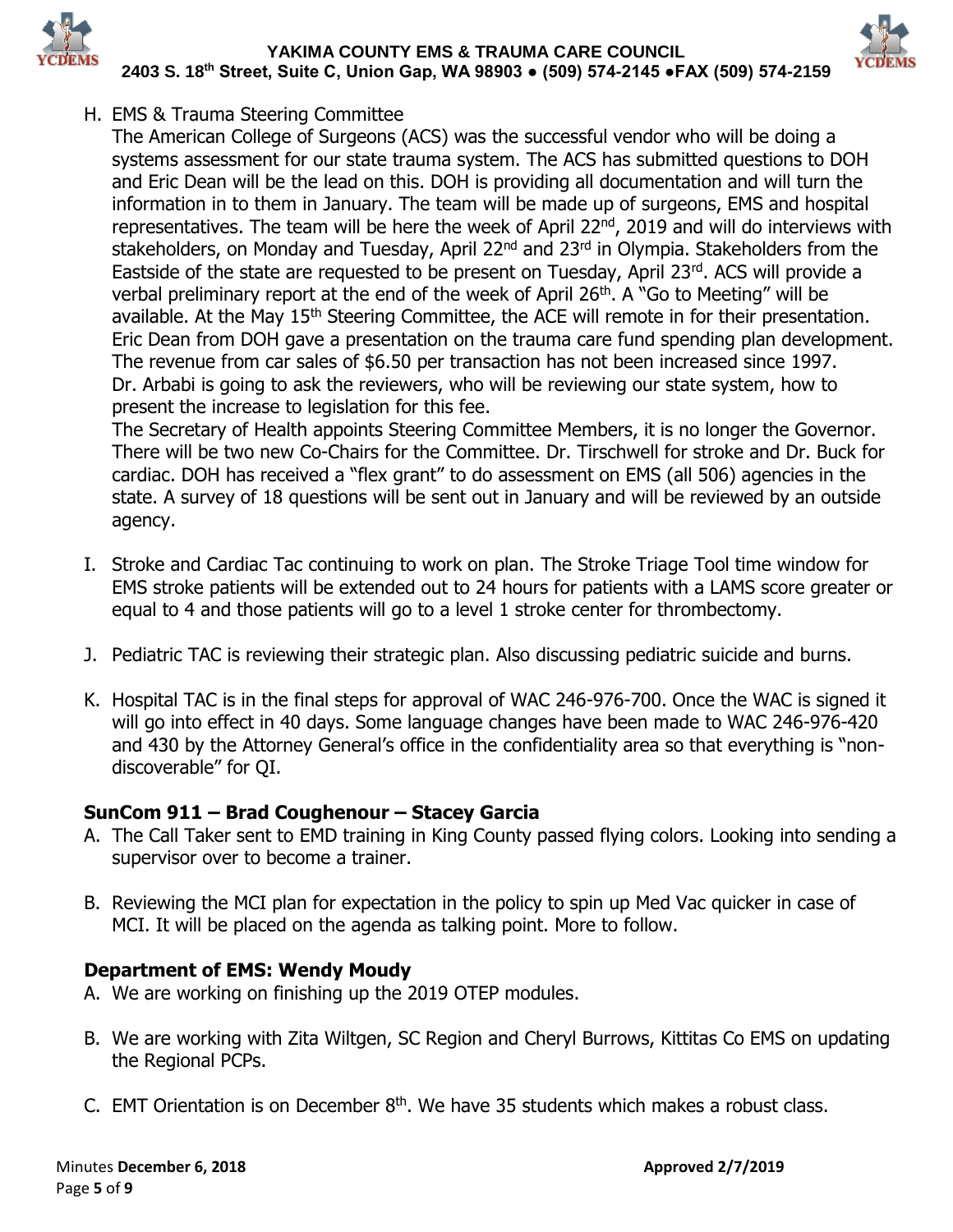



- D. We will hold an RN to EMT Bridge Course in the spring.
- E. We are planning on 3 Advanced First Aid classes during 2019. There will be no charge for any of the classes we provide.
- F. An additional support staff position has been approved. We plan on hiring for the in January or February.
- G. Training report September October, we provided 103 hours of education for 389 students. Report attached.

# **6. Old Business:**

- A. Trauma Response Area Maps Dave Lynde reported The county GIS is getting better descriptions to ID trauma response areas.
- B. Update County Orientation Procedure Tony Miller No report.

# **7. New Business:**

- A. Nominations Committee Dave Lynde Nomination for Chair Elect is (will be Chair in 2020): Joel Byam Nomination for Secretary is: Diane Koch Aaron Markham moved to close and seconded by Tammy Pettis. The nominations were closed and approved by vote.
- B. Min/Max Numbers Dave Lynde April 2017 (began much earlier) a committee was formed and evaluated min/max numbers. Approval is need for the changes that will be sent to the South Central Region:
	- ILS Ambulance and ALS Ambulance no change.
	- BLS Aid agencies will be changed to a minimum of 15 and maximum of 18.
	- BLS Ambulance will be changed to a minimum of one.

Aaron Markham moved to approve, Ken Eakin seconded. Motion passed.

C. Regional Council Applications

Tammy Pettis needs her application renewed and Wendy Moudy needs her initial application approved. Ken Eakin moved to approve the applications, Brian Ireton seconded. Motion passed.

# **8. Good of the Order**

A. Do the dates and/or times of the meetings need to change? There were no comments.

B. Kay Funk has been appointed to the State Enhanced 911 Advisory Committee. She has not attended any meetings yet. WAC 480-120-450 – 480-120-999 are the WACs covering enhanced 911.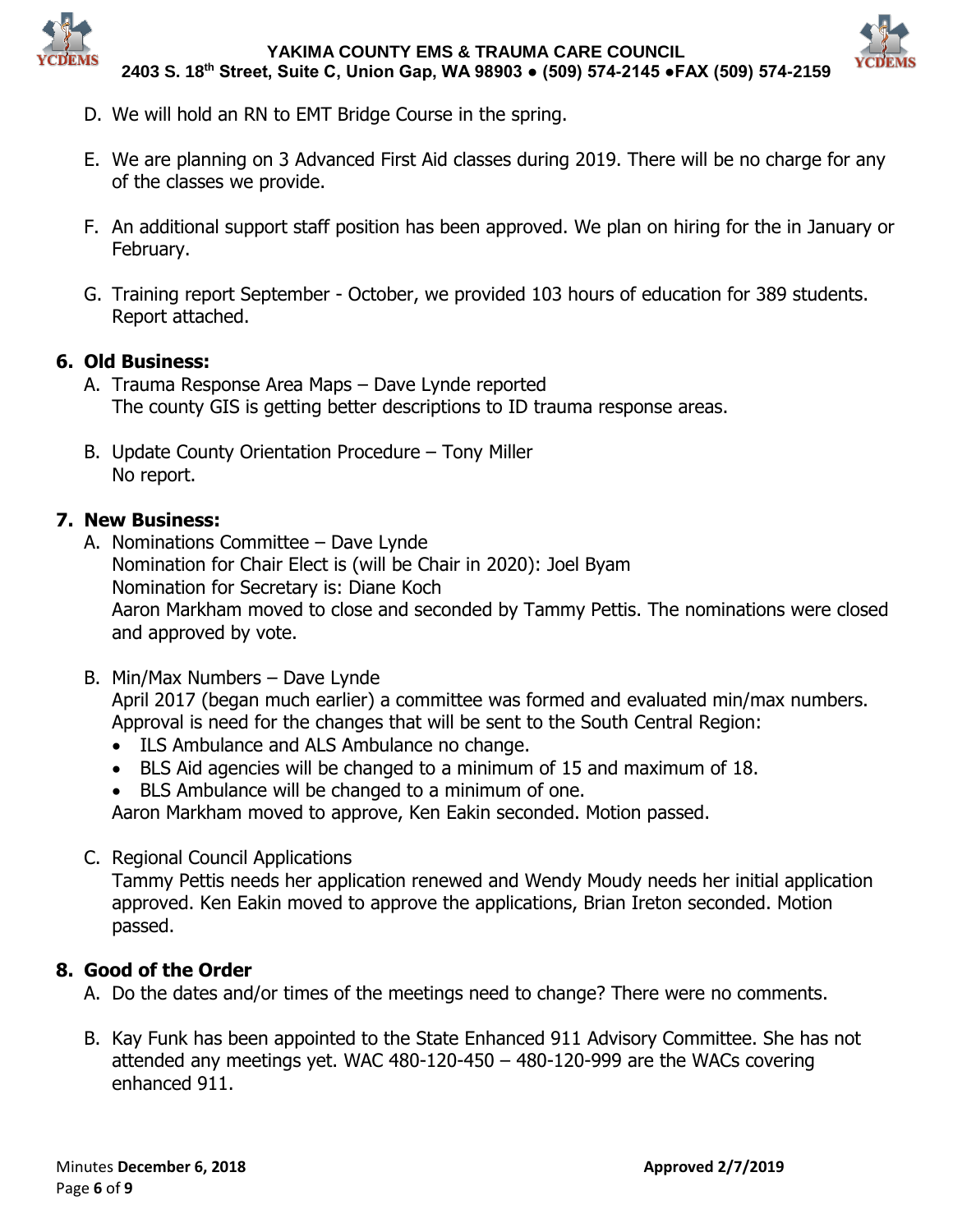



- C. Suzy Beck, Airlift Northwest reminded the group that this time of year weather may become a challenge. It is best to call early.
	- New pilots who are experienced are starting for the fixed wing aircraft.
	- Airlift Northwest has a new pediatric director Dr. Jessica Wall. She will be visiting the bases and will be in Yakima February  $1<sup>st</sup>$  and  $2<sup>nd</sup>$ . She is looking forward to providing education. She would also like to send her pediatric residents out to fly with the bases.
	- There has been an uptick in ride alongs.
	- The marketing team did research and there will be a new Airlift Northwest logo on December 12<sup>th</sup>.
	- Reminder that the phone and desk top apps are live. These include an ETA countdown clock and you can see where helicopter is at terrain wise.
- D. Jim Curtis the newly elected corner will be invited to fill the vacant Law Enforcement position on the Council.
- **9.** The next meeting will be **February 7, 2019 at 1:30 pm,** Yakima County Department of Emergency Medical Services, 2403 S. 18th Street, Union Gap, Classroom B.
- **10.** Meeting adjourned.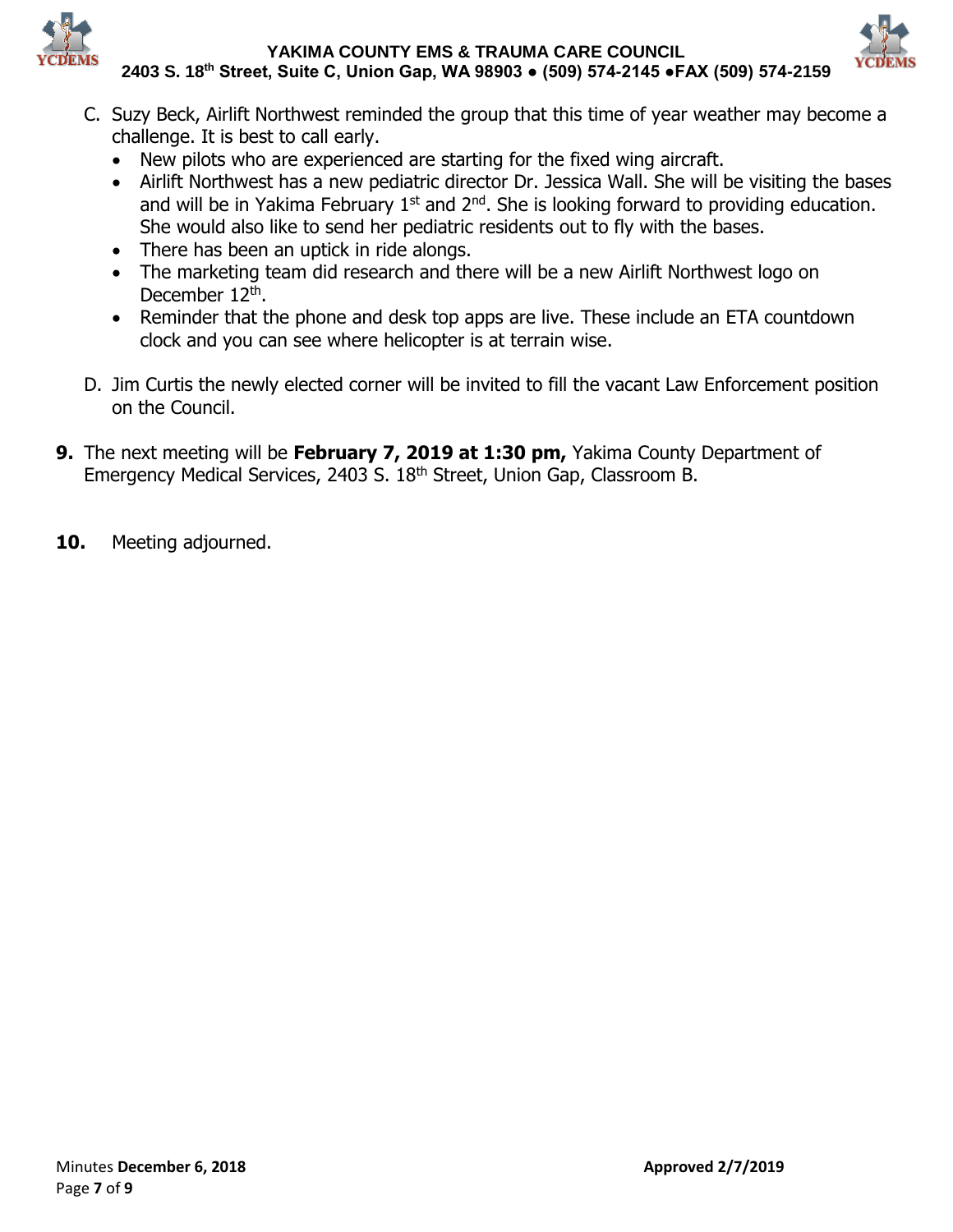



#### **Yakima County EMS and Trauma Care Council Bi-Monthly 2018 Training Report Months: September 1, 2018 - October 31, 2018**

#### **OTEP CLASSES**

| <b>Date</b> | <b>Class</b>                     | Location                              | <b>Students</b>  | <b>Hours</b> |
|-------------|----------------------------------|---------------------------------------|------------------|--------------|
| 9/26/2018   | 2018 ILS Workshop C              | GCFD#8 @ Mattawa                      | 3                | 1.00         |
|             | 2018 Workshop C (Mod 5&6 Skills) |                                       | 14               | 2.00         |
| 10/1/2018   | 2018 Skills Workshop C (Mod 5&6) | FD #5, St #1 & 2 @ White Swan         | $\overline{4}$   | 2.00         |
| 10/2/2018   | 2018 Skills Workshop C (Mod 5&6) | West Valley FD, St #51 - Day Drill    | 12               | 2.00         |
| 10/3/2018   | 2018 Skills Workshop C (Mod 5&6) | Selah FD St #21&22 @ 21               | 23               | 2.00         |
| 10/3/2018   | 2018 Skills Workshop C (Mod 5&6) | Selah FD, St #24&26 @ 24              | 10               | 2.00         |
| 10/4/2018   | 2018 Skills Workshop C (Mod 5&6) | Yakima Training Center FD             | 11               | 2.00         |
| 10/4/2018   | 2018 Skills Workshop C (Mod 5&6) | FD #5, St #15 @ Mabton                | 5                | 2.00         |
| 10/4/2018   | 2018 Skills Workshop C (Mod 5&6) | FD #5, St #3 & 4 @ Harrah             | 13               | 2.00         |
| 10/9/2018   | 2018 Skills Workshop C (Mod 5&6) | FD #5, St #10 @ Zillah                | 15               | 2.00         |
| 10/10/2018  | 2018 Skills Workshop C (Mod 5&6) | FD #5, St #13 @ Sunnyside             | 27               | 2.00         |
| 10/10/2018  | 2018 Skills Workshop C (Mod 5&6) | West Valley FD, St #51                | $\boldsymbol{9}$ | 2.00         |
| 10/10/2018  | 2018 Skills Workshop C (Mod 5&6) | West Valley FD, St #53                | $\overline{5}$   | 2.00         |
| 10/11/2018  | 2018 Skills Workshop C (Mod 5&6) | Yakima Training Center FD             | $9\,$            | 2.00         |
| 10/11/2018  | 2018 Skills Workshop C (Mod 5&6) | FD #5, St #9 @ Toppenish              | 10               | 2.00         |
| 10/16/2018  | 2018 Skills Workshop C (Mod 5&6) | Klickitat Co FD#2 @ Bickleton         | $\overline{7}$   | 2.00         |
| 10/16/2018  | 2018 Skills Workshop C (Mod 5&6) | Nile FD                               | 8                | 2.00         |
| 10/17/2018  | 2018 Skills Workshop C (Mod 5&6) | FD #5, St #14 @ Grandview             | 17               | 2.00         |
| 10/18/2018  | 2018 Skills Workshop C (Mod 5&6) | FD #5, St #11 & 16 @ Granger          | $\mathbf 0$      | 2.00         |
| 10/18/2018  | 2018 Skills Workshop C (Mod 5&6) | FD #5, St #6 @ Wapato                 | 10               | 2.00         |
| 10/22/2018  | 2018 Skills Workshop C (Mod 5&6) | Yakima Fire Dept., St #91             | 12               | 2.00         |
| 10/22/2018  | 2018 Skills Workshop C (Mod 5&6) | Yakima Fire Dept., St #94             | 11               | 2.00         |
| 10/22/2018  | 2018 Skills Workshop C (Mod 5&6) | FD #5, St #5 & 7 @ Sawyer             | 16               | 2.00         |
| 10/23/2018  | 2018 Skills Workshop C (Mod 5&6) | Yakima Fire Dept., St #91             | 14               | 2.00         |
| 10/23/2018  | 2018 Skills Workshop C (Mod 5&6) | Yakima Fire Dept., St #94             | $\overline{7}$   | 2.00         |
| 10/23/2018  | 2018 Skills Workshop C (Mod 5&6) | Naches FD                             | 12               | 2.00         |
| 10/23/2018  | 2018 Skills Workshop C (Mod 5&6) | FD #5, St #12 @ Outlook               | 20               | 2.00         |
| 10/23/2018  | 2018 Skills Workshop C (Mod 5&6) | Yakima Fire Dept, St#95 -<br>Reserves | $\mathfrak{S}$   | 2.00         |
| 10/24/2018  | 2018 Skills Workshop C (Mod 5&6) | West Valley FD, St #52                | 8                | 2.00         |
| 10/24/2018  | 2018 Skills Workshop C (Mod 5&6) | West Valley FD, St #54                | 6                | 2.00         |
| 10/25/2018  | 2018 Skills Workshop C (Mod 5&6) | Yakima Fire Dept., St #91             | 11               | 2.00         |
| 10/25/2018  | 2018 Skills Workshop C (Mod 5&6) | Yakima Fire Dept., St #94             | 5                | 2.00         |
|             |                                  |                                       |                  |              |
|             |                                  | <b>TOTALS</b>                         | 337              | 63.00        |
|             |                                  | <b>AVERAGES</b>                       | 10.53            | 1.97         |

| IN HOUSE OTEP CLASSES (MAKEUPS) |                             |                        |                 |              |  |  |
|---------------------------------|-----------------------------|------------------------|-----------------|--------------|--|--|
| Date                            | <b>Class</b><br>Location    |                        | <b>Students</b> | <b>Hours</b> |  |  |
| 8/27/2018                       | Run Review - Cardiac        | Yakima Regional Astria | 18              | 2.00         |  |  |
| 9/4/2018                        | 2015 Workshop A (Mod 1 & 2) | Yakima Fire Department |                 | 2.00         |  |  |
| 10/12/2018                      | <b>Bloodborne Pathogens</b> | Yakima Fire Department |                 | 2.00         |  |  |
| 10/12/2018                      | Supraglottic Airway         | Yakima Fire Department |                 | 3.00         |  |  |